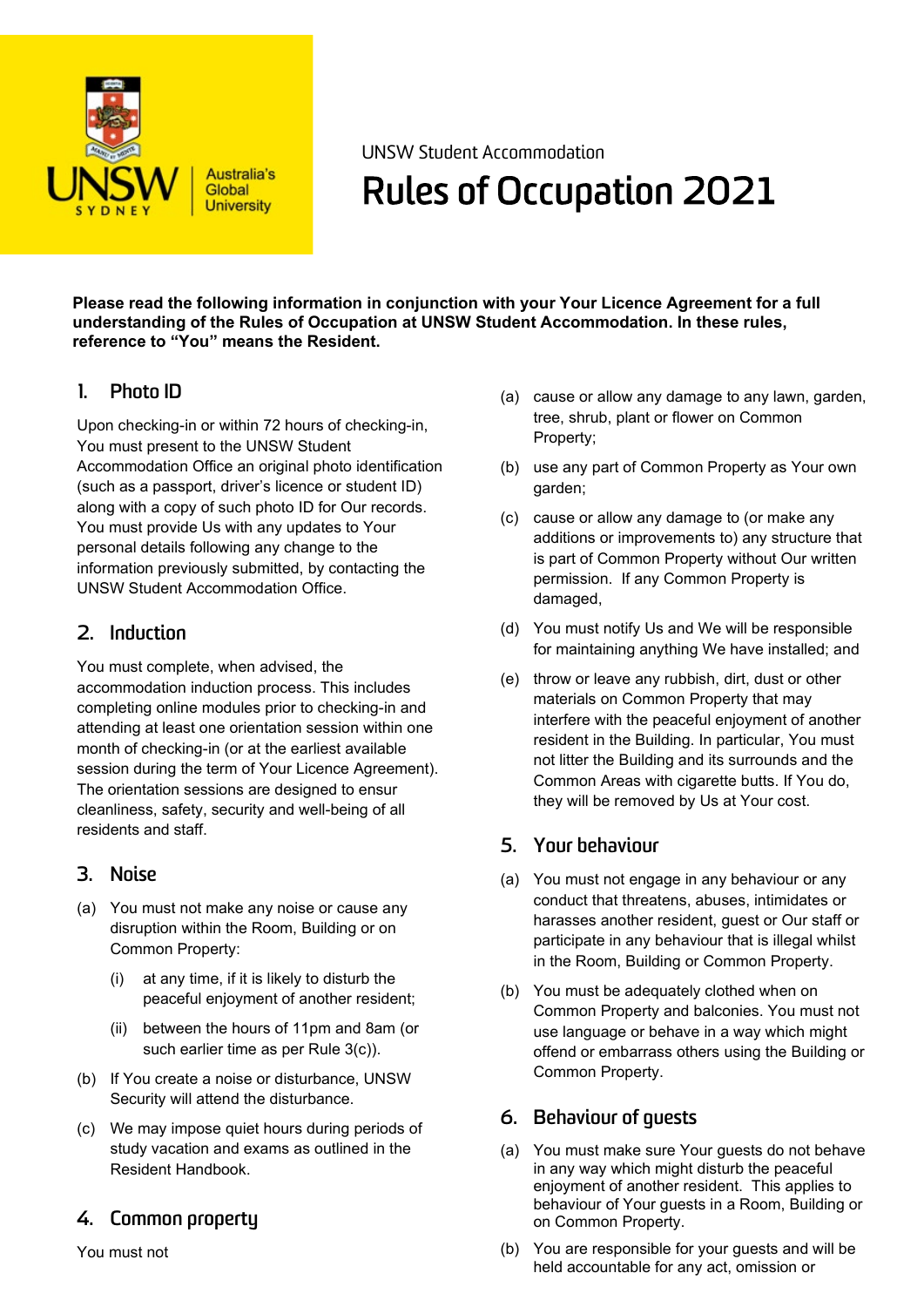misconduct by Your guests including breach of these Rules of Occupation.

## **7. Overnight Guests**

Residents may, in exceptional circumstances, seek authority for a guest to stay overnight. A Guest Request Form must be submitted with sufficient notice for approval to the respective Dean of the College or the Operations Supervisor (for the Apartments and University Terraces only).

## **8. Smoking**

UNSW is a smoke free Campus and this includes all the accommodation buildings owned and operated by UNSW.

Smoking of any substance is prohibited in the Room and/or Apartment and all Buildings and Common Property.

## **9. Drugs**

We have a zero tolerance of illicit drug use in the Room, Building or Common Property. If You:

- (a) are found in possession of illicit drugs or implements associated with their use in the Room,
- (b) Building or Common Property; or
- (c) distribute, sell or manufacture illicit drugs or other substances from the Room, Building or Common Property,

We will immediately terminate this agreement and inform the relevant UNSW and legal authorities.

## **10. Alcohol**

There are designated alcohol free zones in the Rooms, Building and Common Areas. These zones encompass apartments and part of the Common Areas within designated and signed areas of the Building. You must not consume or store alcohol in these designated areas. If You do not comply with the alcohol-free zones conditions, We may impose a penalty on You as set out in the agreement.

## **11. Weapons**

We have a zero tolerance of the possession of weapons (sword, knives etc) or firearms (guns etc) in the Room, Building or Common Property. If You are found in possession of weapons, firearms or implements associated with their use in the Room, Building or Common Property We will immediately terminate this agreement and inform the relevant UNSW and legal authorities.

## **12. Candles/Incense and Oil Burners**

The burning of candles, incense or oil burners – or

any object that has either a naked or contained flame – is prohibited within the Rooms, Building and Common Areas as this is deemed an extreme fire hazard.

# **13. Removing or Moving furniture, fixtures and fittings**

- (a) You must not remove any furniture, fixture or fitting from the Room, Building of Common Property without Our prior written consent.
- (b) You must not move large objects or furniture through Common Property unless You have notified Us, and given Us an opportunity to have Our representative attend the move.

## **14. Garbage disposal**

You are responsible for ensuring Your and Your guests' rubbish is removed from the Room, Building and Common Property in a timely manner and properly deposited in the communal rubbish areas allocated by Us for collection. You must use all garbage chutes according to pasted instructions near chutes.

## **15. Keeping of animals**

You must not allow any animals in the Room or the Building. This Rule does not apply to the extent that it restricts the keeping of a guide or hearing dog.

## **16. Appearance of Room**

Unless You have Our written approval, You must not keep anything within the Room (either on a permanent or temporary basis) that affects the appearance of the Room or the rest of the Building.

#### **17. Communication**

You are responsible for ensuring Your contact details are kept up to date on the Student Accommodation Office database. All official notices and notifications will be sent to Your email address allocated by UNSW. You are responsible for ensuring You regularly check this email address and ensure mail can be received at this address.

If you are requested to attend a meeting with administration staff you should make every endeavor to attend that meeting or agree on an alternative time that is suitable to both parties.

## **18. Networking Devices**

You must not connect or make use of any networking devices on the data ports provided (for example: networking routers, hubs, switches). You must not interfere with any of the UNSW networking devices installed in Your Room or in the Building.